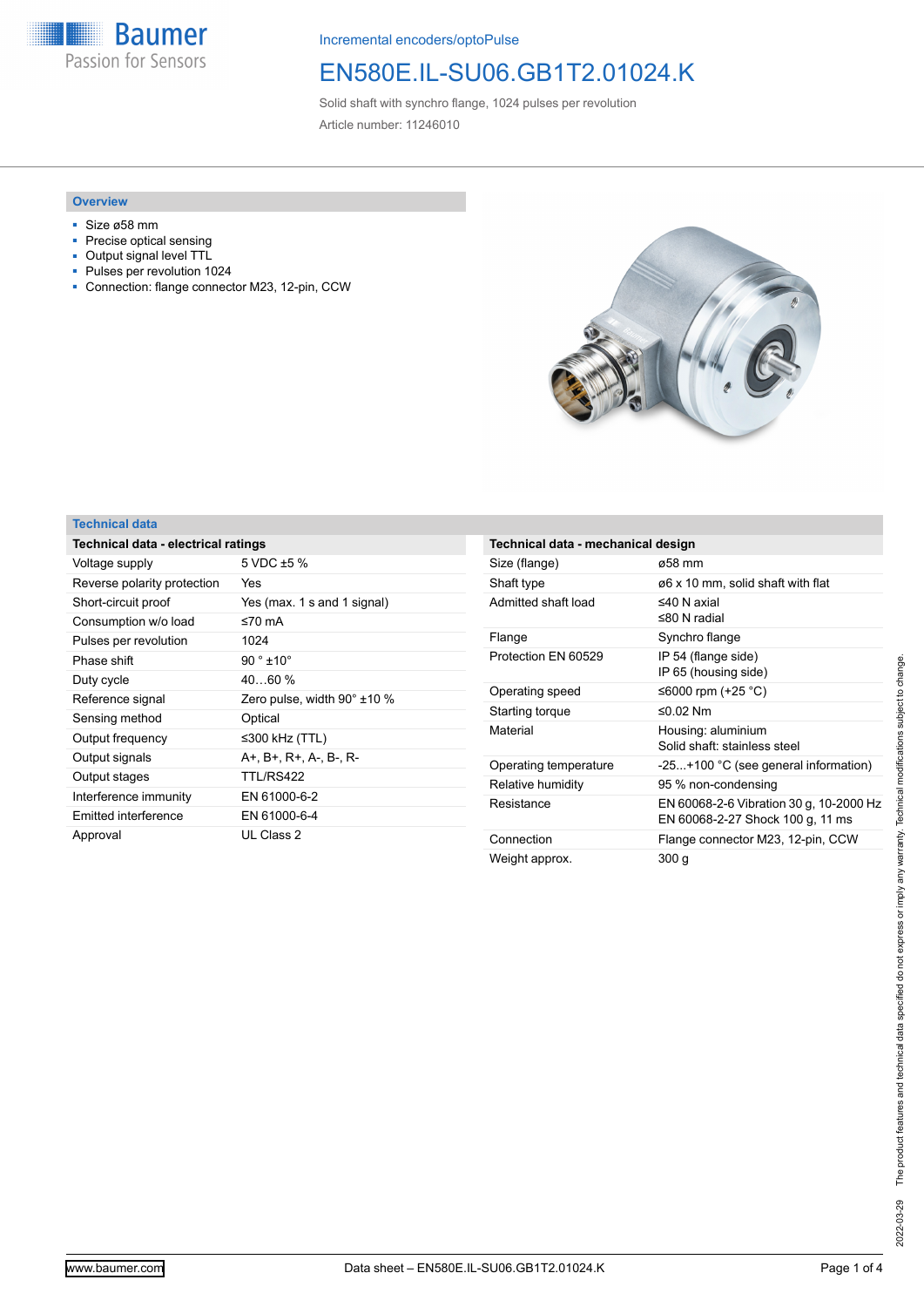

Incremental encoders/optoPulse

### EN580E.IL-SU06.GB1T2.01024.K

Solid shaft with synchro flange, 1024 pulses per revolution Article number: 11246010

#### **General information**

Self-heating correlated to installation and ambient conditions as well as to electronics and supply voltage must be considered for precise thermal dimensioning. Operating the encoder close to the maximum limits requires measuring the real prevailing temperature at the encoder flange.

| <b>Trigger level</b> |                      |  |
|----------------------|----------------------|--|
| <b>Outputs</b>       | <b>TTL/RS422</b>     |  |
| Output level High    | $\geq$ 2.5 V         |  |
| Output level Low     | ≤0.5 V               |  |
| Load                 | ≤20 $mA$             |  |
|                      |                      |  |
|                      |                      |  |
| Outputs              | <b>HTL/Push-pull</b> |  |
| Output level High    | $\Sigma$ UB -3 V     |  |
| Output level Low     | ≤1.5 $V$             |  |
| Load                 | $≤20$ mA             |  |

### **Terminal assignment**

| Flange socket M23, 12-pin, male contact, CCW |  |  |
|----------------------------------------------|--|--|
| Assignment                                   |  |  |
| $B -$                                        |  |  |
| +Vs Sense                                    |  |  |
| $R+$                                         |  |  |
| $R-$                                         |  |  |
| $A+$                                         |  |  |
| $A -$                                        |  |  |
|                                              |  |  |
| B+                                           |  |  |
|                                              |  |  |
| 0 <sub>V</sub>                               |  |  |
| 0 V Sense                                    |  |  |
| $+Vs$                                        |  |  |
|                                              |  |  |



#### **Output signals**

|           | Clockwise rotating direction when looking at flange. |
|-----------|------------------------------------------------------|
| $A+$      |                                                      |
| A-        |                                                      |
| $B+$      |                                                      |
| <b>B-</b> |                                                      |
| $R+$      | $-90^\circ$<br>П                                     |
| $R-$      |                                                      |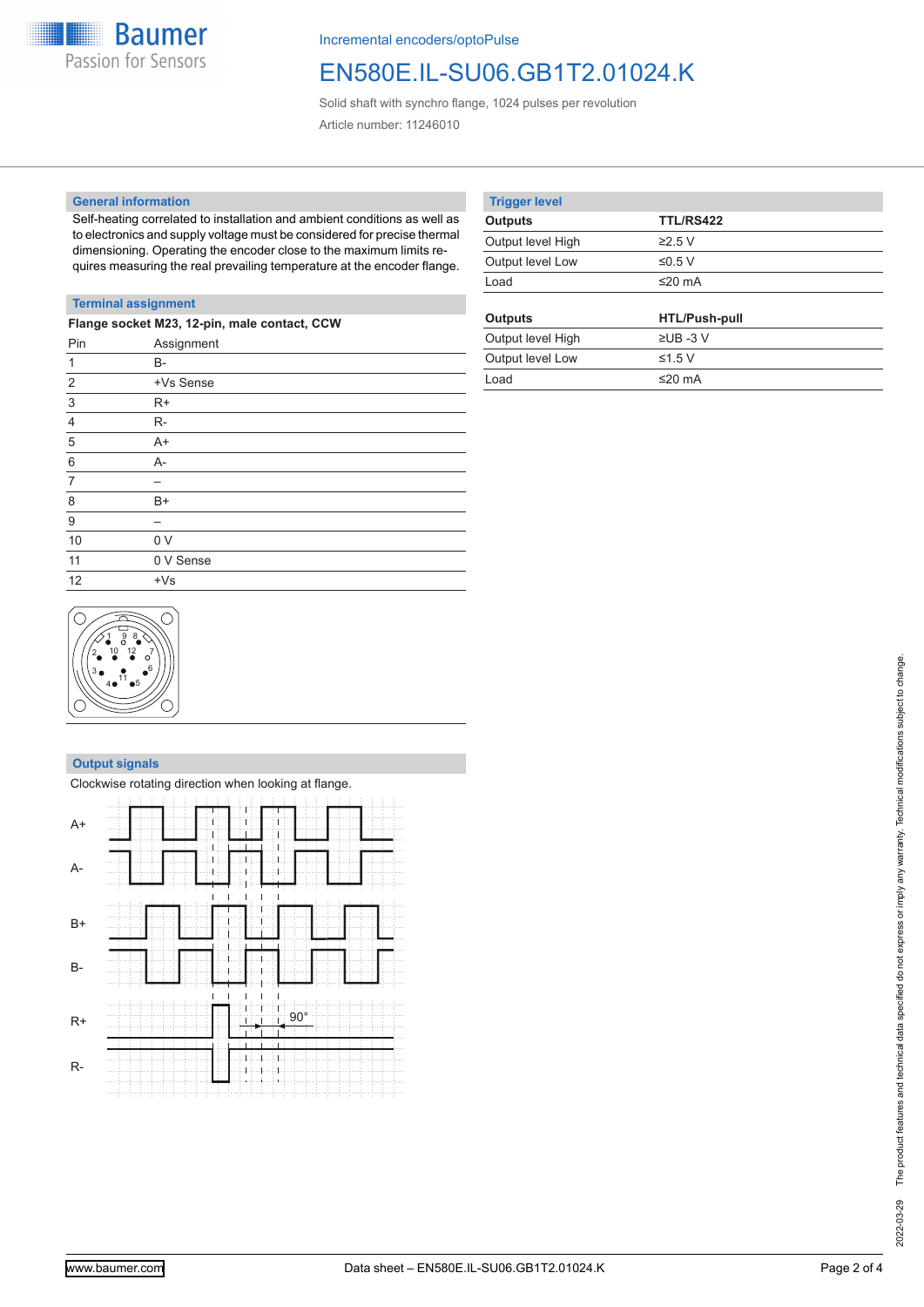

Incremental encoders/optoPulse

## EN580E.IL-SU06.GB1T2.01024.K

Solid shaft with synchro flange, 1024 pulses per revolution Article number: 11246010